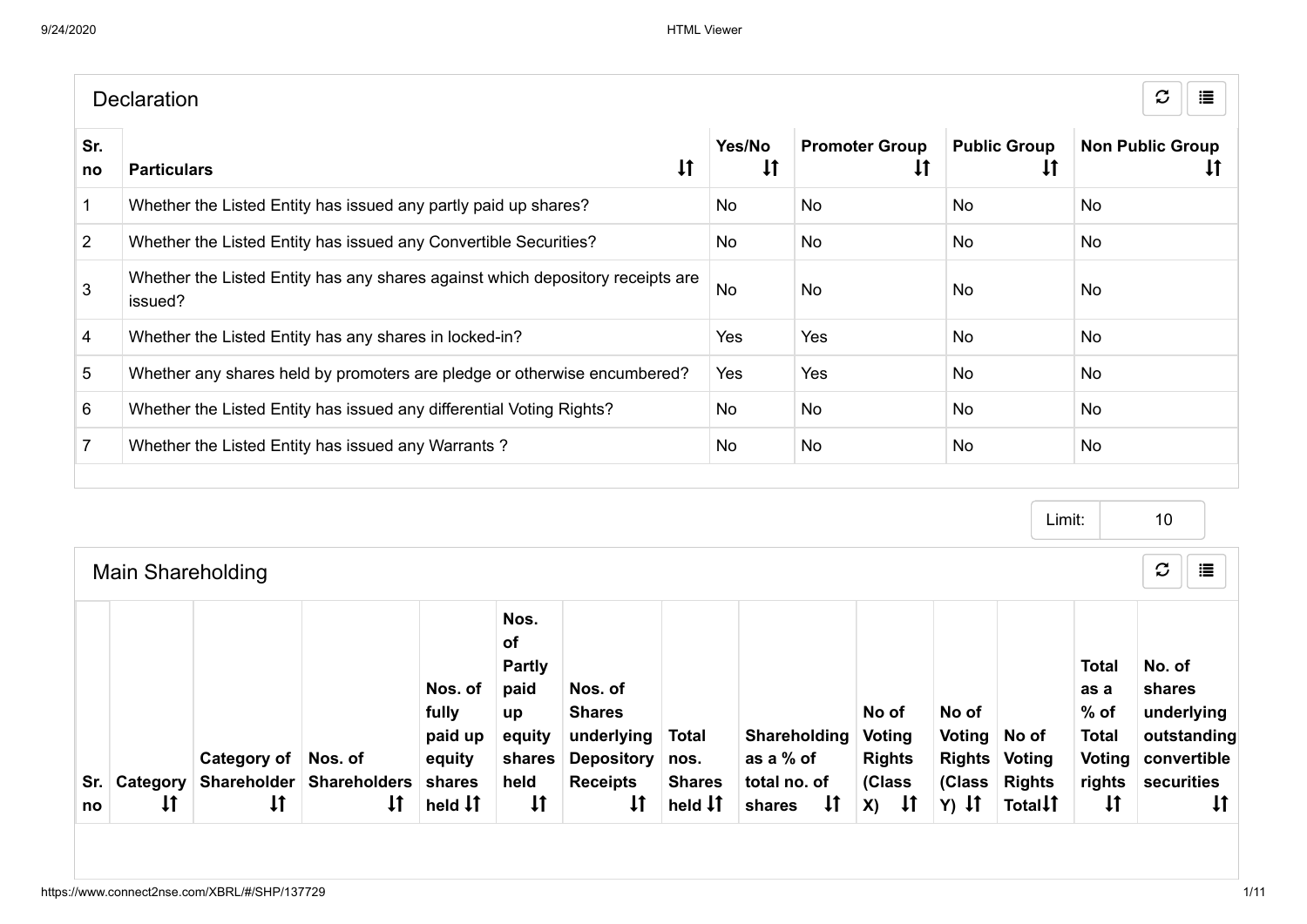9/24/2020 HTML Viewer

| 1                      | A              | Promoter &<br>Promoter<br>Group                             | 9           | 2993722 0   |             | $\mathbf 0$ | 2993722 74.94 |           | 2993722 0   |             | 2993722 74.94 |             | $\mathbf 0$           |
|------------------------|----------------|-------------------------------------------------------------|-------------|-------------|-------------|-------------|---------------|-----------|-------------|-------------|---------------|-------------|-----------------------|
| $2^{\circ}$            | B              | Public                                                      | 2150        | $1001138$ 0 |             | $\pmb{0}$   | 1001138       | 25.06     | $1001138$ 0 |             | 1001138       | 25.06       | $\overline{0}$        |
| $\mathbf{3}$           | $\mathsf{C}$   | Non<br>Promoter-<br>Non Public                              | $\mathbf 0$ | $\mathbf 0$ | $\mathbf 0$ | $\mathbf 0$ | $\pmb{0}$     | $\pmb{0}$ | $\mathbf 0$ | $\mathbf 0$ | $\mathbf 0$   | $\mathbf 0$ | $\pmb{0}$             |
| $\overline{4}$         | C <sub>1</sub> | Shares<br>underlying<br><b>DRs</b>                          | $\mathbf 0$ | $\mathbf 0$ | $\mathbf 0$ | $\pmb{0}$   | $\pmb{0}$     |           | $\mathbf 0$ | $\mathbf 0$ | $\mathbf 0$   | $\mathbf 0$ | $\pmb{0}$             |
| $5\phantom{.0}$        | C <sub>2</sub> | Shares held<br>by Employee $\vert 0 \vert$<br><b>Trusts</b> |             | $\mathbf 0$ | $\pmb{0}$   | $\pmb{0}$   | $\pmb{0}$     | $\pmb{0}$ | $\mathbf 0$ | $\mathbf 0$ | $\mathbf 0$   | $\mathbf 0$ | $\pmb{0}$             |
| $6\phantom{1}$         |                | Total                                                       | 2159        | 3994860 0   |             | 0           | 3994860       | 100       | 3994860 0   |             | 3994860       | 100         | $\mathbf 0$           |
| $\left  \cdot \right $ |                |                                                             |             |             |             |             |               |           |             |             |               |             | $\blacktriangleright$ |

Limit: 10

|             | Promoter - Indian  |                                               |                                                   |            |              |                     |                                   |                                       |                                                                      |                                                             |                                             | $\mathcal{C}$                                | 這                           |
|-------------|--------------------|-----------------------------------------------|---------------------------------------------------|------------|--------------|---------------------|-----------------------------------|---------------------------------------|----------------------------------------------------------------------|-------------------------------------------------------------|---------------------------------------------|----------------------------------------------|-----------------------------|
|             |                    |                                               |                                                   |            |              | Reason<br>for not   | Nos. of                           | Nos. of<br>fully<br>paid up<br>equity | Nos.<br><b>of</b><br><b>Partly</b><br>paid<br>up<br>equity<br>shares | Nos. of<br><b>Shares</b><br>underlying<br>Depository   nos. | <b>Total</b>                                | Shareholding<br>as a % of                    | No d<br>Voti<br><b>Righ</b> |
| Sr. I<br>no | $\pmb{\downarrow}$ | <b>Category Category of</b><br>Shareholder IT | <b>ShareHolder</b><br>$\downarrow$<br><b>Type</b> | <b>PAN</b> | $\mathsf{1}$ | providing<br>PAN IT | <b>Shareholders</b><br>$\ddagger$ | shares<br>held $\downarrow \uparrow$  | held<br>$\pmb{\downarrow}$                                           | <b>Receipts</b>                                             | <b>Shares</b><br>held $\downarrow \uparrow$ | total no. of<br>$\pmb{\downarrow}$<br>shares | C a<br><b>X</b> )           |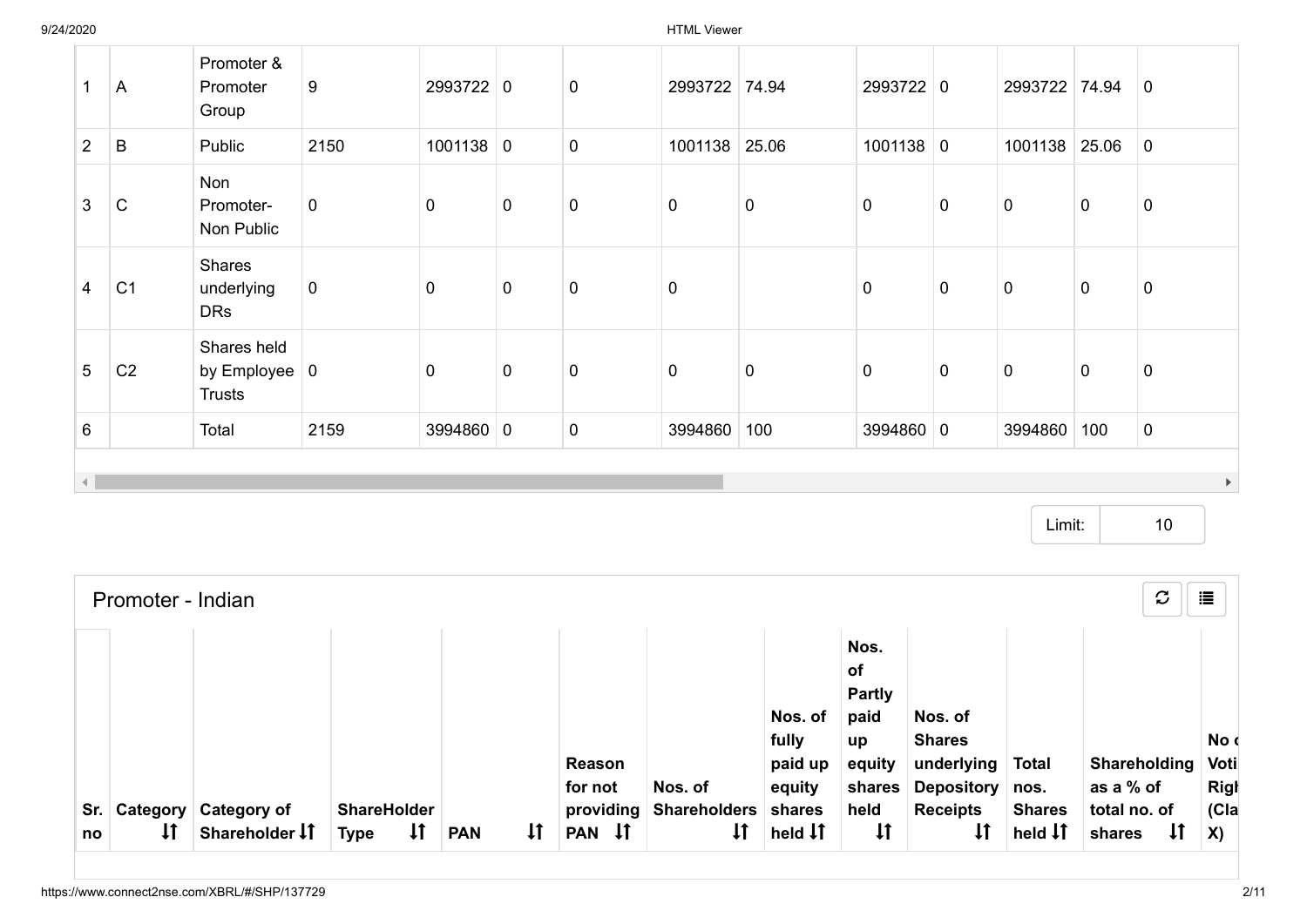|                |              |                                       |          |            |             | Nos. of<br>fully | Nos.<br>of<br><b>Partly</b><br>paid<br>up | Nos. of<br><b>Shares</b> |                  |               | No of                           | No of                                  |
|----------------|--------------|---------------------------------------|----------|------------|-------------|------------------|-------------------------------------------|--------------------------|------------------|---------------|---------------------------------|----------------------------------------|
|                |              | Promoter - Foreign                    |          |            |             |                  |                                           |                          |                  |               | $\boldsymbol{\mathcal{C}}$      | 這                                      |
|                |              |                                       |          |            |             |                  | Limit:                                    | 10                       | $\langle\langle$ |               | $\overline{2}$<br>$\rightarrow$ | $\blacktriangleright$<br>$\rightarrow$ |
| 10             |              | Neysa Agarwal                         | Promoter | AYEPA0648N | 1           |                  | 30000                                     | $\mathbf 0$              | $\pmb{0}$        | 30000         | 0.75                            | 3000                                   |
| 9              |              | Radhika Bindal                        | Promoter | ABRPB8665L | 1           |                  | 21500                                     | $\mathbf 0$              | $\mathbf 0$      | 21500         | 0.54                            | 215                                    |
| 8              |              | <b>Ritesh Kumar</b><br>Agarwal        | Promoter | ABQPA4346N | -1          |                  | 441164                                    | $\mathbf 0$              | $\pmb{0}$        | 441164        | 11.04                           | 4411                                   |
| $\overline{7}$ |              | U.K. Agarwal                          | Promoter | ABQPA4344Q | 1           |                  | 164628                                    | $\mathbf 0$              | $\pmb{0}$        | 164628        | 4.12                            | 1646                                   |
| 6              |              | Usha Agarwal                          | Promoter | ABQPA4343K | 1           |                  | 855943                                    | $\mathbf 0$              | $\pmb{0}$        | 855943        | 21.43                           | 855                                    |
| 5              |              | <b>Upender Kumar</b><br>Agarwal HUF   | Promoter | AAEHA5826L |             |                  | 285439                                    | $\mathbf 0$              | $\pmb{0}$        | 285439        | 7.15                            | 2854                                   |
| 4              |              | Arti Agarwal                          | Promoter | AADPA8307R | $\mathbf 1$ |                  | 491002                                    | $\mathbf 0$              | $\pmb{0}$        | 491002        | 12.29                           | 4910                                   |
| 3              |              | U.K Agarwal<br><b>Family Trust</b>    | Promoter | AAAHU6314D | -1          |                  | 421135                                    | $\mathbf 0$              | 0                | 421135        | 10.54                           | 4211                                   |
| $\overline{2}$ | a            | Individuals/Hindu<br>undivided Family |          |            | 9           |                  |                                           | 2993722 0                | 0                | 2993722 74.94 |                                 | 299                                    |
| $\mathbf 1$    | $\mathbf{1}$ | Indian                                |          |            | 0           |                  | $\mathbf 0$                               | $\pmb{0}$                | $\pmb{0}$        | $\mathbf 0$   | $\mathbf 0$                     | 0                                      |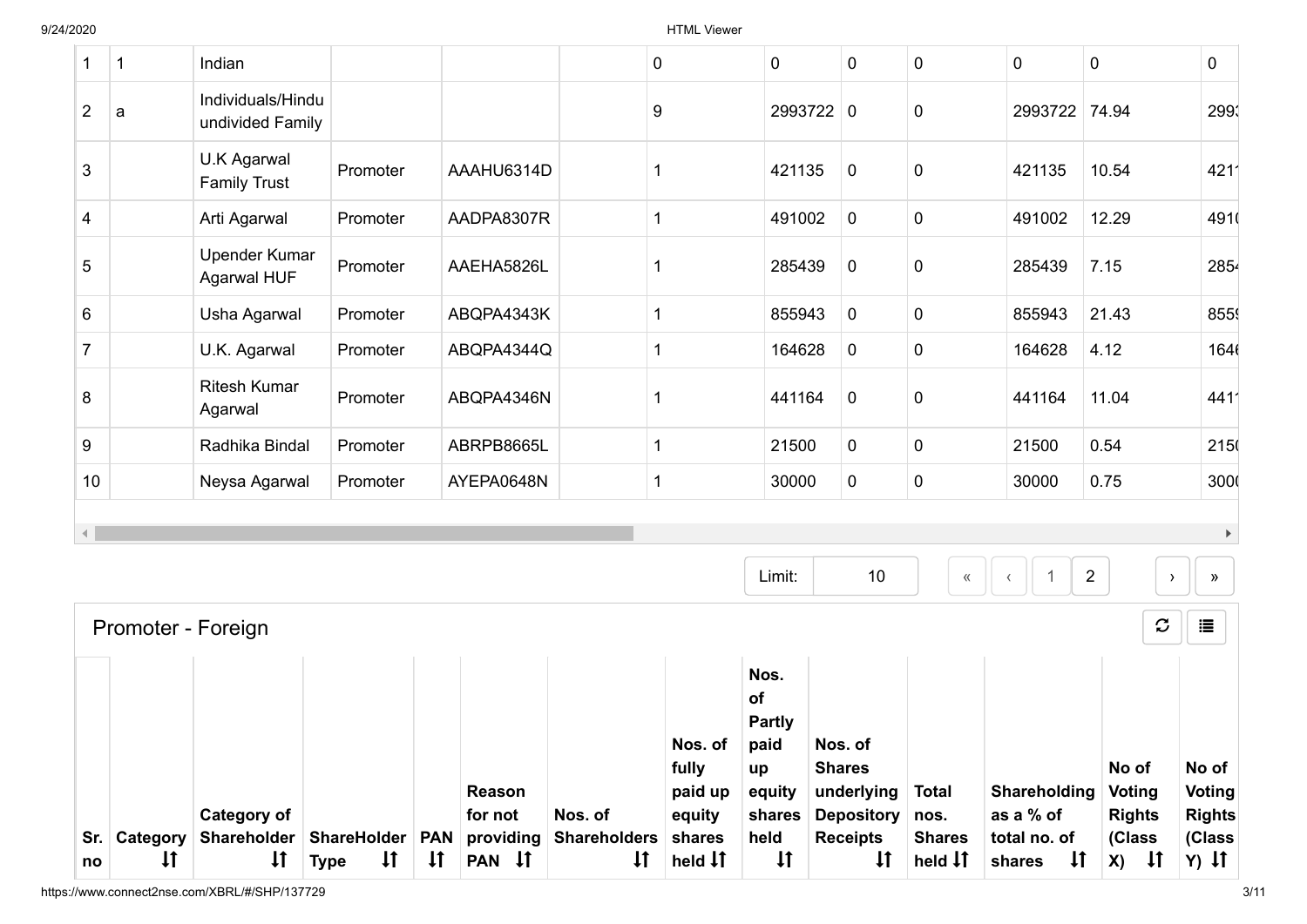| $\mathbf{1}$   | $\boldsymbol{2}$ | Foreign                                                                                    | $\overline{0}$   | $\overline{0}$ | $\mathbf 0$ | $\pmb{0}$ | $\mathbf 0$    | $\mathbf 0$ | $\pmb{0}$   | $\mathbf 0$           |
|----------------|------------------|--------------------------------------------------------------------------------------------|------------------|----------------|-------------|-----------|----------------|-------------|-------------|-----------------------|
| $\overline{2}$ | a                | Individuals<br>(Non-<br>Resident<br>Individuals/<br>Foreign<br>Individuals)                | $\pmb{0}$        | $\mathbf 0$    | $\pmb{0}$   | $\pmb{0}$ | $\mathbf 0$    | $\pmb{0}$   | $\pmb{0}$   | $\boldsymbol{0}$      |
| $\mathbf{3}$   | $\mathsf b$      | Government                                                                                 | $\overline{0}$   | $\overline{0}$ | $\pmb{0}$   | $\pmb{0}$ | $\overline{0}$ | $\pmb{0}$   | $\pmb{0}$   | $\mathbf 0$           |
| $\overline{4}$ | ${\bf c}$        | Institutions                                                                               | $\mathbf 0$      | $\mathbf 0$    | $\pmb{0}$   | $\pmb{0}$ | $\mathbf 0$    | $\pmb{0}$   | $\pmb{0}$   | $\mathbf 0$           |
| 5              | $\mathsf{d}$     | Foreign<br>Portfolio<br>Investor                                                           | $\pmb{0}$        | $\mathbf 0$    | $\pmb{0}$   | $\pmb{0}$ | $\mathbf 0$    | $\mathbf 0$ | $\pmb{0}$   | $\mathbf 0$           |
| $6\phantom{1}$ | $\mathbf e$      | Any Other<br>(specify)                                                                     | $\mathbf 0$      | $\mathsf 0$    | $\pmb{0}$   | $\pmb{0}$ | $\mathbf 0$    | $\pmb{0}$   | $\pmb{0}$   | $\pmb{0}$             |
| $\overline{7}$ |                  | Sub-Total (A)<br>(2)                                                                       | $\mathbf 0$      | $\mathbf 0$    | $\pmb{0}$   | $\pmb{0}$ | $\mathbf 0$    | $\pmb{0}$   | $\mathbf 0$ | $\mathsf 0$           |
| 8              |                  | Total<br>Shareholding<br>of Promoter<br>and<br>Promoter<br>Group $(A)=$<br>$(A)(1)+(A)(2)$ | $\boldsymbol{9}$ | 2993722 0      |             | $\pmb{0}$ | 2993722 74.94  |             | 2993722 0   |                       |
| $\left($       |                  |                                                                                            |                  |                |             |           |                |             |             | $\blacktriangleright$ |

Limit: 10

Promoter Unclaim Details

 $\mathcal{C} \parallel \mathbf{E}$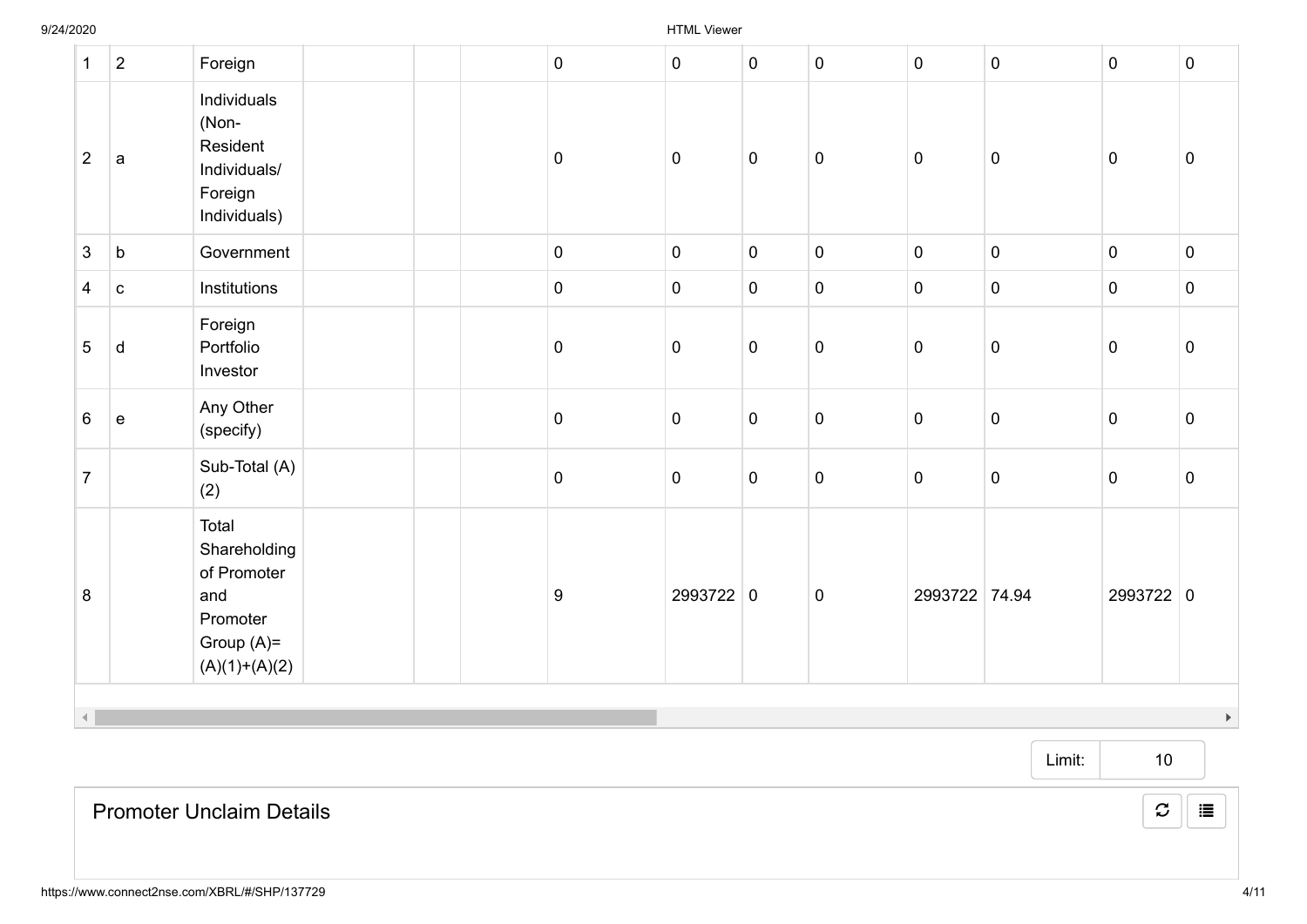| Sr.<br>no      |                              | No. of shareholders                               | $\downarrow$               | No share held                            | $\downarrow$                                   |                                                                            |                                                                                       | Voting rights which are frozen                                                                 |                                              | $\downarrow$<br>Disclosure of notes on share                               |                                                              |                                                              |                                                                         | $\downarrow$                                                                           |             |
|----------------|------------------------------|---------------------------------------------------|----------------------------|------------------------------------------|------------------------------------------------|----------------------------------------------------------------------------|---------------------------------------------------------------------------------------|------------------------------------------------------------------------------------------------|----------------------------------------------|----------------------------------------------------------------------------|--------------------------------------------------------------|--------------------------------------------------------------|-------------------------------------------------------------------------|----------------------------------------------------------------------------------------|-------------|
|                |                              |                                                   |                            |                                          |                                                |                                                                            |                                                                                       |                                                                                                |                                              |                                                                            |                                                              | Limit:                                                       |                                                                         | 10                                                                                     |             |
|                | <b>Public - Institutions</b> |                                                   |                            |                                          |                                                |                                                                            |                                                                                       |                                                                                                |                                              |                                                                            |                                                              |                                                              |                                                                         | $\mathbf c$<br>這                                                                       |             |
| Sr.<br>no      | Category<br>$\downarrow$     | <b>Category of</b><br>Shareholder<br>$\downarrow$ | <b>PAN</b><br>$\downarrow$ | Reason<br>for not<br>providing<br>PAN 11 | Nos. of<br><b>Shareholders</b><br>$\downarrow$ | Nos.<br>of fully<br>paid<br>up<br>equity<br>shares<br>held<br>$\downarrow$ | Nos.<br>of<br><b>Partly</b><br>paid<br>up<br>equity<br>shares<br>held<br>$\downarrow$ | Nos. of<br><b>Shares</b><br>underlying<br><b>Depository</b><br><b>Receipts</b><br>$\downarrow$ | <b>Total</b><br>nos.<br>held<br>$\downarrow$ | Shareholding<br>Shares as a % of<br>total no. of<br>$\downarrow$<br>shares | No of<br><b>Voting</b><br><b>Rights</b><br>(Class<br>$x)$ It | No of<br><b>Voting</b><br><b>Rights</b><br>(Class<br>$Y)$ It | No of<br><b>Voting</b><br><b>Rights</b><br><b>Total</b><br>$\downarrow$ | <b>Total</b><br>as a<br>$%$ of<br><b>Total</b><br>Voting c<br>rights s<br>$\downarrow$ | s<br>U<br>C |
| $\mathbf{1}$   | $\mathbf{1}$                 | Institutions                                      |                            |                                          | 0                                              | $\mathbf 0$                                                                | 0                                                                                     | $\mathbf 0$                                                                                    | $\mathbf 0$                                  | $\mathbf 0$                                                                | $\mathbf 0$                                                  | $\mathbf 0$                                                  | 0                                                                       | $\pmb{0}$                                                                              | C           |
| $\overline{2}$ | $\mathsf{a}$                 | Mutual<br>Funds/                                  |                            |                                          | 1                                              | 700                                                                        | $\mathbf 0$                                                                           | $\mathbf 0$                                                                                    | 700                                          | 0.02                                                                       | 700                                                          | $\mathbf 0$                                                  | 700                                                                     | 0.02                                                                                   | C           |
| 3              | b                            | Venture<br>Capital<br>Funds                       |                            |                                          | $\mathbf 0$                                    | $\mathbf 0$                                                                | $\mathbf 0$                                                                           | $\mathbf 0$                                                                                    | $\mathbf 0$                                  | $\mathbf 0$                                                                | $\mathbf 0$                                                  | $\mathbf 0$                                                  | $\pmb{0}$                                                               | $\pmb{0}$                                                                              | C           |
| 4              | $\mathbf{C}$                 | Alternate<br>Investment<br>Funds                  |                            |                                          | 0                                              | $\mathbf 0$                                                                | 0                                                                                     | $\mathbf 0$                                                                                    | 0                                            | $\mathbf 0$                                                                | $\mathbf 0$                                                  | $\mathbf 0$                                                  | $\mathbf 0$                                                             | 0                                                                                      | C           |
| 5              | d                            | Foreign<br>Venture<br>Capital<br>Investors        |                            |                                          | 0                                              | $\mathbf 0$                                                                | $\mathbf 0$                                                                           | $\mathbf 0$                                                                                    | 0                                            | $\pmb{0}$                                                                  | $\mathbf 0$                                                  | $\mathsf 0$                                                  | $\pmb{0}$                                                               | $\pmb{0}$                                                                              | O           |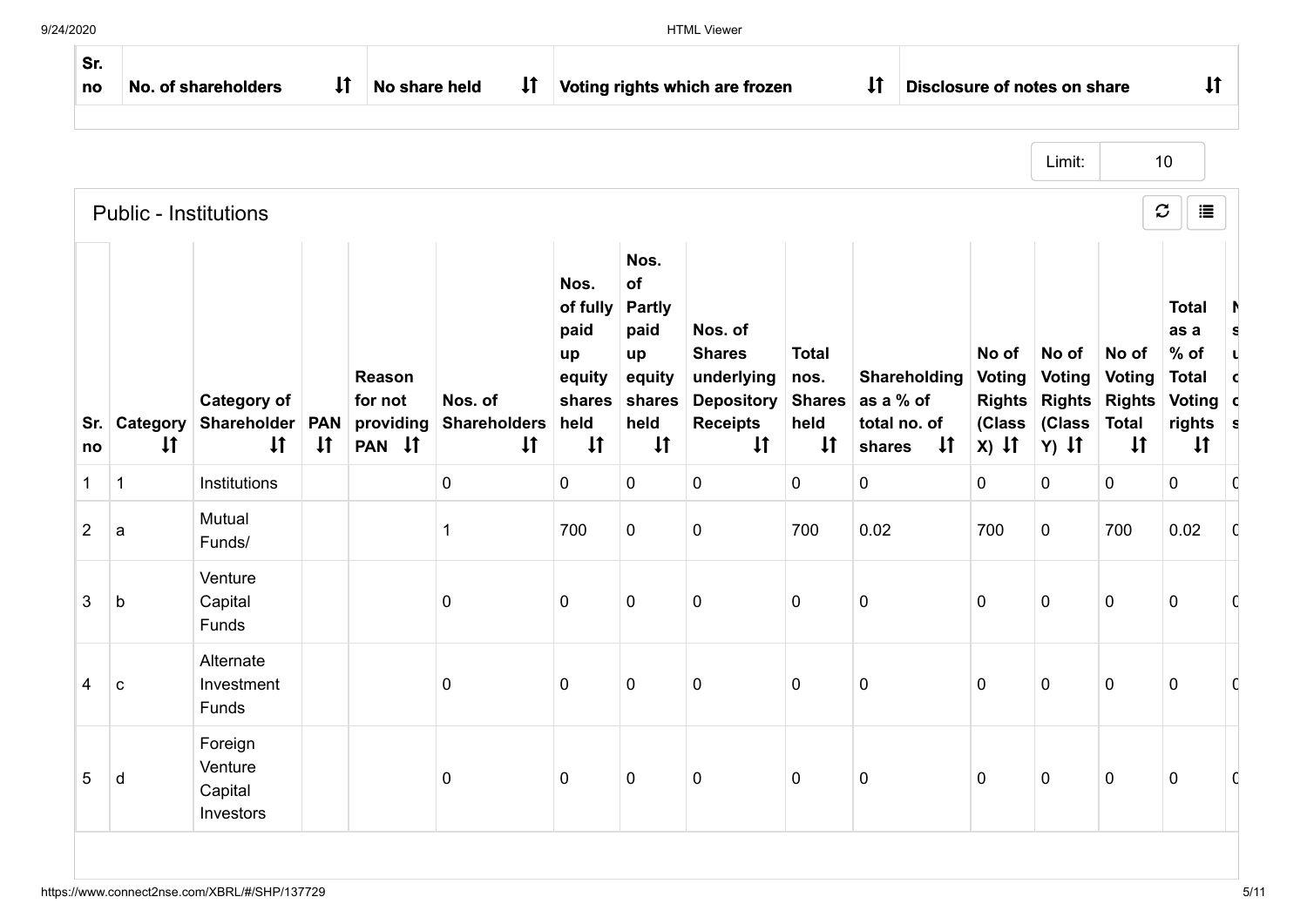| $6\phantom{1}$ | $\mathbf e$ | Foreign<br>Portfolio<br>Investors          | $\mathbf 0$    | $\mathsf 0$ | $\pmb{0}$   | $\pmb{0}$   | $\overline{0}$ | $\pmb{0}$   | $\mathbf 0$    | $\pmb{0}$   | $\pmb{0}$   | $\overline{0}$   | C                     |
|----------------|-------------|--------------------------------------------|----------------|-------------|-------------|-------------|----------------|-------------|----------------|-------------|-------------|------------------|-----------------------|
| $\overline{7}$ |             | Financial<br>Institutions/<br><b>Banks</b> | $\overline{2}$ | 22907       | $\mathbf 0$ | $\mathbf 0$ | 22907          | 0.57        | 22907          | $\mathbf 0$ | 22907       | 0.57             | $\mathsf{C}$          |
| 8              | $\mathsf g$ | Insurance<br>Companies                     | $\pmb{0}$      | $\pmb{0}$   | $\pmb{0}$   | $\pmb{0}$   | $\pmb{0}$      | $\pmb{0}$   | $\overline{0}$ | $\pmb{0}$   | $\pmb{0}$   | $\boldsymbol{0}$ |                       |
| 9              | h           | Provident<br>Funds/<br>Pension<br>Funds    | $\mathbf 0$    | $\pmb{0}$   | $\pmb{0}$   | $\pmb{0}$   | $\mathbf 0$    | $\pmb{0}$   | $\mathbf 0$    | $\pmb{0}$   | $\pmb{0}$   | $\overline{0}$   |                       |
| 10             |             | Any Other<br>(specify)                     | $\overline{0}$ | $\pmb{0}$   | $\pmb{0}$   | $\pmb{0}$   | $\overline{0}$ | $\mathbf 0$ | $\overline{0}$ | $\pmb{0}$   | $\mathbf 0$ | $\overline{0}$   | C                     |
| $\left($       |             |                                            |                |             |             |             |                |             |                |             |             |                  | $\blacktriangleright$ |

Limit:

10  $\| \cdot \| \cdot \|$  1 2  $\| \cdot \|$  »

|             |                |                                                         |                                  |                                                              |                                                      |                                                                        |                                                                                             |                                                                                                      |                                              | $\mathbf C$<br>這<br>Public - Central Government/ State Government(s)/ President of India |                            |                                           |                                                                         |                                                                   |  |  |  |  |  |  |  |  |  |  |
|-------------|----------------|---------------------------------------------------------|----------------------------------|--------------------------------------------------------------|------------------------------------------------------|------------------------------------------------------------------------|---------------------------------------------------------------------------------------------|------------------------------------------------------------------------------------------------------|----------------------------------------------|------------------------------------------------------------------------------------------|----------------------------|-------------------------------------------|-------------------------------------------------------------------------|-------------------------------------------------------------------|--|--|--|--|--|--|--|--|--|--|
| Sr. I<br>no | Category<br>Įţ | Category of<br><b>Shareholder</b><br>$\pmb{\downarrow}$ | <b>PAN</b><br>$\pmb{\downarrow}$ | Reason<br>for not<br>providing<br>$\mathsf{I}$<br><b>PAN</b> | Nos. of<br><b>Shareholders</b><br>$\pmb{\downarrow}$ | Nos.<br>of fully<br>paid<br>up<br>equity<br>shares<br>held<br>$\sharp$ | Nos.<br>οf<br><b>Partly</b><br>paid<br>up<br>equity<br>shares<br>held<br>$\pmb{\downarrow}$ | Nos. of<br><b>Shares</b><br>underlying<br><b>Depository</b><br><b>Receipts</b><br>$\pmb{\downarrow}$ | <b>Total</b><br>nos.<br>held<br>$\downarrow$ | Shareholding<br>Shares as a % of<br>total no. of<br>$\downarrow$<br>shares               | No of<br>Voting<br>$x)$ If | No of<br>Voting<br>(Class (Class<br>Y) It | No of<br>Voting<br>Rights Rights Rights Voting<br>Total<br>$\downarrow$ | <b>Total</b><br>as a<br>% of<br>∣ Total<br>rights<br>$\downarrow$ |  |  |  |  |  |  |  |  |  |  |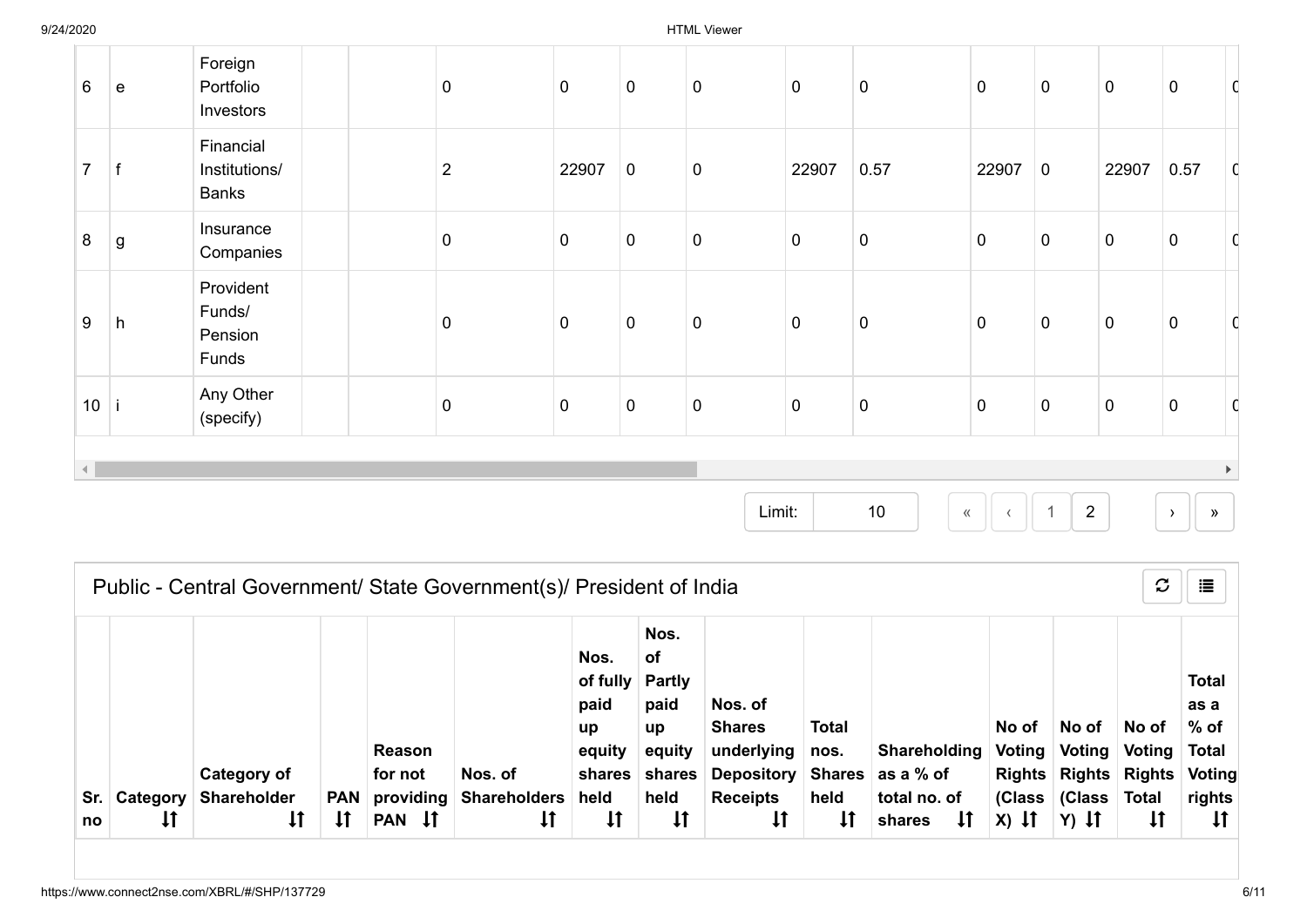|                | າ<br>∠ | Central<br>Government/<br>State<br>Government(s)/<br>President of<br>India | 0 | 0           | 0 | 0           | 0           | 0           | $\mathbf{0}$ | $\mathbf 0$ | 0           | 0 |
|----------------|--------|----------------------------------------------------------------------------|---|-------------|---|-------------|-------------|-------------|--------------|-------------|-------------|---|
| $\overline{2}$ |        | Sub-Total (B)<br>(2)                                                       | 0 | $\mathbf 0$ | 0 | $\mathbf 0$ | $\mathbf 0$ | $\mathbf 0$ | 0            | $\mathbf 0$ | $\mathbf 0$ | 0 |
|                |        |                                                                            |   |             |   |             |             |             |              |             |             |   |

Limit: 10

|    |                              | <b>Public - NonInstitutions</b>                          |                            |                                          |                                                |                                                                            |                                                                                       |                                                                                                |                                                               |                                                                     |                                                              | $\mathfrak{S}$                                        | 這                                                                |
|----|------------------------------|----------------------------------------------------------|----------------------------|------------------------------------------|------------------------------------------------|----------------------------------------------------------------------------|---------------------------------------------------------------------------------------|------------------------------------------------------------------------------------------------|---------------------------------------------------------------|---------------------------------------------------------------------|--------------------------------------------------------------|-------------------------------------------------------|------------------------------------------------------------------|
| no | Sr. Category<br>$\downarrow$ | <b>Category of</b><br><b>Shareholder</b><br>$\downarrow$ | $\downarrow$<br><b>PAN</b> | Reason<br>for not<br>providing<br>PAN IT | Nos. of<br><b>Shareholders</b><br>$\downarrow$ | Nos.<br>of fully<br>paid<br>up<br>equity<br>shares<br>held<br>$\downarrow$ | Nos.<br>of<br><b>Partly</b><br>paid<br>up<br>equity<br>shares<br>held<br>$\downarrow$ | Nos. of<br><b>Shares</b><br>underlying<br><b>Depository</b><br><b>Receipts</b><br>$\downarrow$ | <b>Total</b><br>nos.<br><b>Shares</b><br>held<br>$\downarrow$ | Shareholding<br>as a % of<br>total no. of<br>$\downarrow$<br>shares | No of<br><b>Voting</b><br><b>Rights</b><br>(Class<br>$X)$ If | No of<br>Voting<br><b>Rights</b><br>(Class<br>$Y)$ It | No of<br>Voting<br><b>Rights</b><br><b>Total</b><br>$\downarrow$ |
|    | 3                            | Non-<br>institutions                                     |                            |                                          | $\mathbf 0$                                    | 0                                                                          | $\mathbf 0$                                                                           | $\mathbf 0$                                                                                    | 0                                                             | $\mathbf 0$                                                         | 0                                                            | 0                                                     | 0                                                                |
| 2  | a                            | Individuals -                                            |                            |                                          | 2086                                           | $815519$ 0                                                                 |                                                                                       | $\pmb{0}$                                                                                      | 815519                                                        | 20.41                                                               | $815519$ 0                                                   |                                                       | 815519                                                           |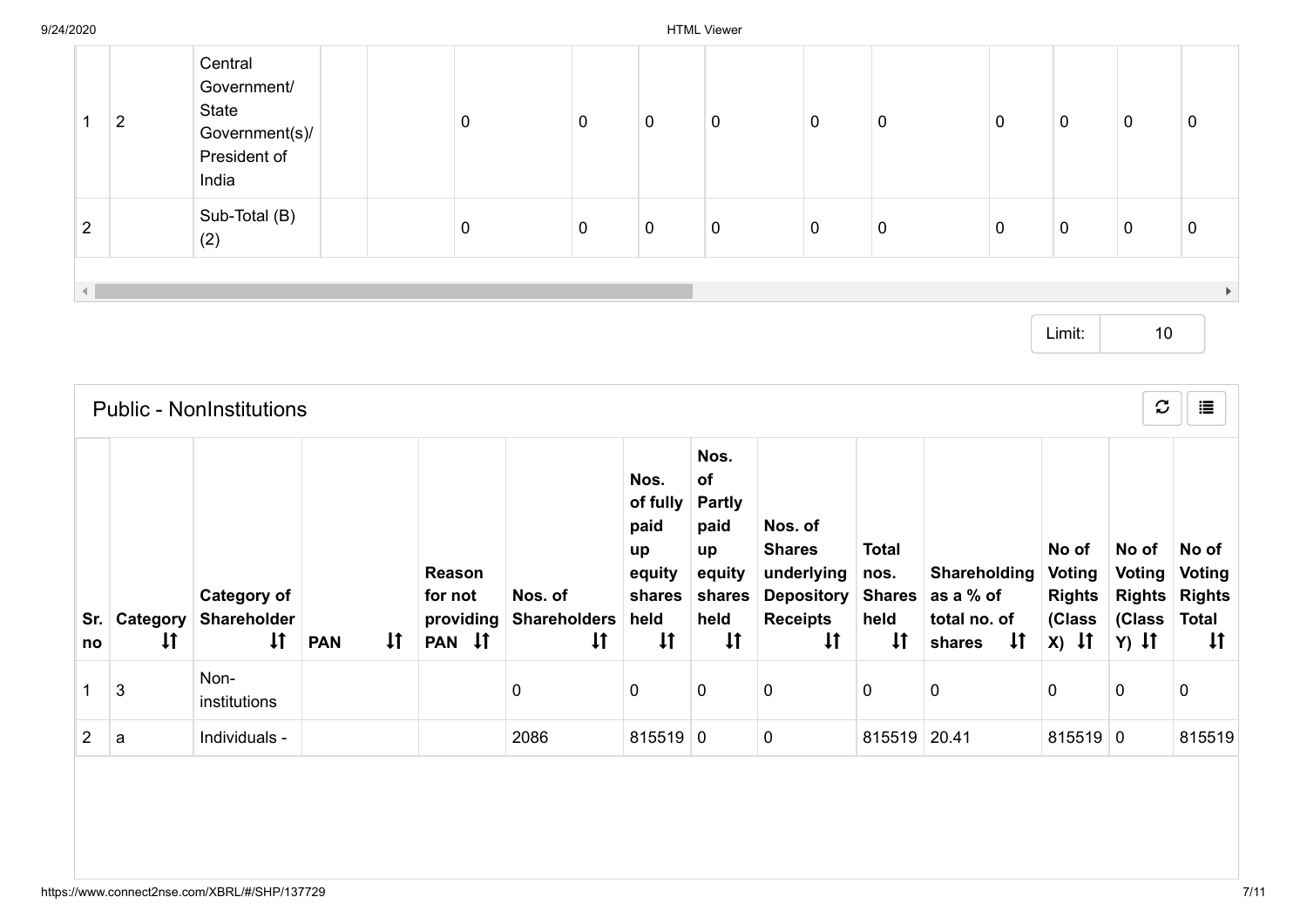| $\mathbf{3}$   |             | Individual<br>shareholders<br>holding<br>nominal<br>share capital<br>up to Rs. 2<br>lakhs.        |            | 2080         | $597417$ 0     |                  | $\mathbf 0$ | 597417 14.95   |                | $597417$ 0   |                | 597417      |
|----------------|-------------|---------------------------------------------------------------------------------------------------|------------|--------------|----------------|------------------|-------------|----------------|----------------|--------------|----------------|-------------|
| 4              | ji          | Individual<br>shareholders<br>holding<br>nominal<br>share capital<br>in excess of<br>Rs. 2 lakhs. |            | $\,6$        | $218102$ 0     |                  | $\pmb{0}$   | 218102 5.46    |                | $218102$ 0   |                | 218102      |
| 5              |             | Amit Jain                                                                                         | AAEPJ3715H | $\mathbf{1}$ | 71140          | $\mathbf 0$      | $\mathbf 0$ | 71140          | 1.78           | 71140        | $\overline{0}$ | 71140       |
| $\,6\,$        |             | Deepali<br>Rakesh<br>Gandhi                                                                       | AAFPG8326C | 1            | 44100          | $\boldsymbol{0}$ | $\pmb{0}$   | 44100          | $1.1$          | 44100        | $\overline{0}$ | 44100       |
| $\overline{7}$ | $\mathsf b$ | <b>NBFCs</b><br>registered<br>with RBI                                                            |            | $\pmb{0}$    | $\mathbf 0$    | $\pmb{0}$        | $\pmb{0}$   | $\mathbf 0$    | $\pmb{0}$      | $\pmb{0}$    | $\mathbf 0$    | 0           |
| 8              | $\mathbf C$ | Employee<br><b>Trusts</b>                                                                         |            | $\pmb{0}$    | $\mathbf 0$    | $\mathbf 0$      | $\pmb{0}$   | $\mathbf 0$    | $\pmb{0}$      | $\pmb{0}$    | $\mathbf 0$    | $\pmb{0}$   |
| 9              | d           | Overseas<br>Depositories<br>(holding<br>DRs)<br>(balancing<br>figure)                             |            | $\mathbf 0$  | $\overline{0}$ | $\overline{0}$   | $\mathbf 0$ | $\overline{0}$ | $\overline{0}$ | $\mathbf{0}$ | $\overline{0}$ | $\mathbf 0$ |
| 10  e          |             | Any Other<br>(specify)                                                                            |            | 61           | $162012$ 0     |                  | $\mathbf 0$ | 162012 4.06    |                | $162012$ 0   |                | 162012      |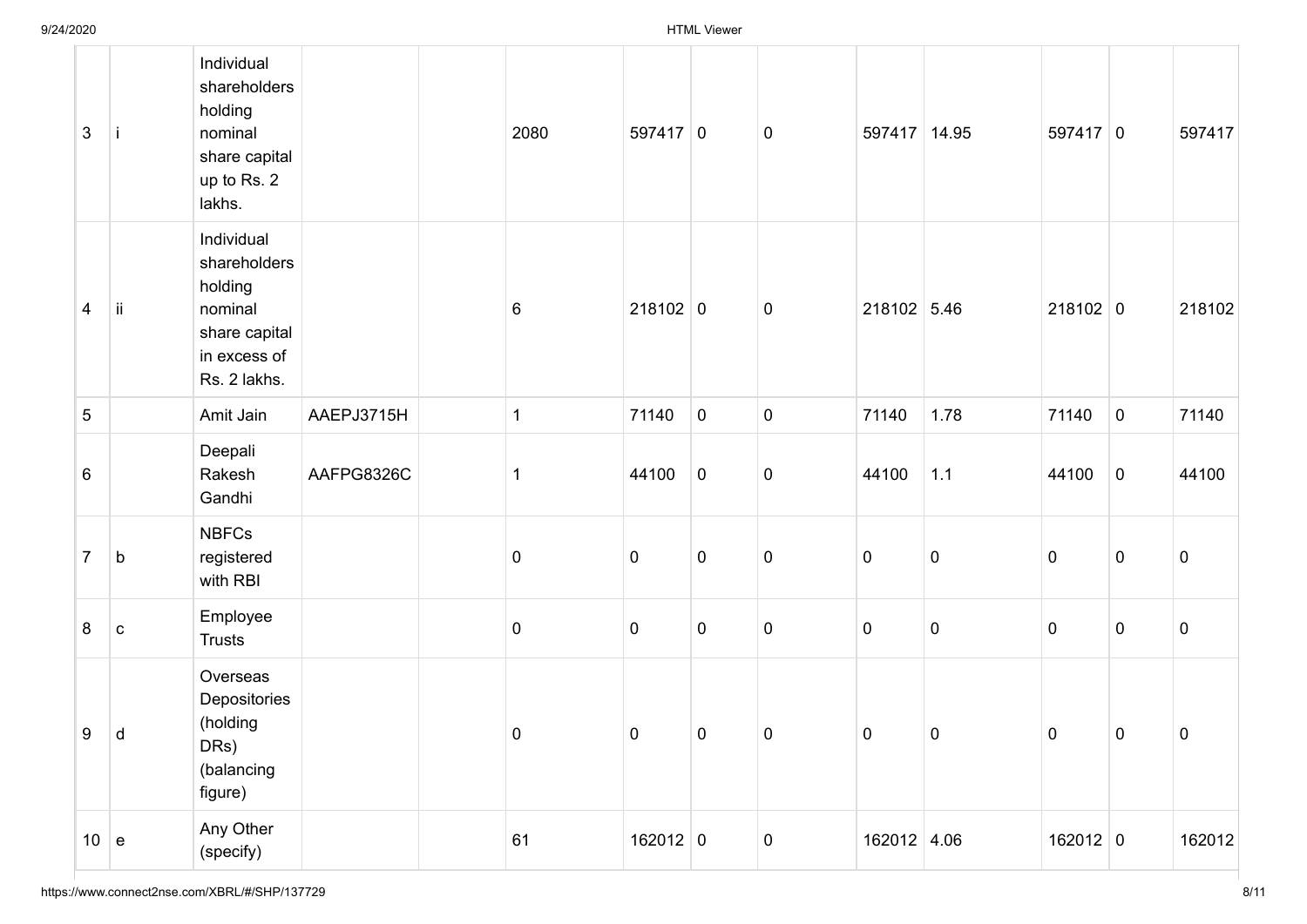| 9/24/2020        |                   |                                   |                         |  |                                |                                |                                                         | <b>HTML Viewer</b>                         |                                                                                                        |                              |                               |                  |                                                                                            |                                 |
|------------------|-------------------|-----------------------------------|-------------------------|--|--------------------------------|--------------------------------|---------------------------------------------------------|--------------------------------------------|--------------------------------------------------------------------------------------------------------|------------------------------|-------------------------------|------------------|--------------------------------------------------------------------------------------------|---------------------------------|
|                  |                   |                                   |                         |  |                                |                                |                                                         |                                            |                                                                                                        |                              |                               |                  |                                                                                            |                                 |
|                  |                   |                                   |                         |  |                                |                                |                                                         |                                            | Limit:                                                                                                 | 10                           |                               | $\overline{2}$   |                                                                                            | $\rightarrow$                   |
|                  | Person In Concert |                                   |                         |  |                                |                                |                                                         |                                            |                                                                                                        |                              |                               |                  |                                                                                            | $\boldsymbol{\mathcal{C}}$<br>這 |
| Sr.<br>no        |                   | <b>Name of Shareholder</b>        |                         |  | $\downarrow$                   | <b>Name of PAC</b>             |                                                         | $\downarrow$                               | No. of Share                                                                                           |                              | $\downarrow$                  | <b>Holding %</b> |                                                                                            | $\downarrow$                    |
|                  |                   |                                   |                         |  |                                |                                |                                                         |                                            |                                                                                                        |                              |                               | Limit:           |                                                                                            | 10                              |
|                  |                   |                                   |                         |  |                                |                                |                                                         |                                            |                                                                                                        |                              |                               |                  |                                                                                            |                                 |
|                  |                   | <b>Public Unclaim Details</b>     |                         |  |                                |                                |                                                         |                                            |                                                                                                        |                              |                               |                  |                                                                                            | $\mathcal{C}$                   |
|                  |                   | <b>No.of shareholders</b>         | $\downarrow$            |  | <b>No of Shares held</b>       | $\downarrow$                   | Voting rights which are frozen                          |                                            |                                                                                                        | $\downarrow$                 | Disclosure of notes on shares |                  |                                                                                            |                                 |
|                  |                   |                                   |                         |  |                                |                                |                                                         |                                            |                                                                                                        |                              |                               | Limit:           |                                                                                            | 10                              |
|                  | Custodian         |                                   |                         |  |                                |                                |                                                         |                                            |                                                                                                        |                              |                               |                  |                                                                                            | $\mathcal{C}$                   |
| Sr.<br>no<br>Sr. | Category          | <b>Category of</b><br>Shareholder | <b>Bank</b><br>Name PAN |  | Reason<br>for not<br>providing | Nos. of<br><b>Shareholders</b> | Nos.<br>of fully Partly<br>paid<br>up<br>equity<br>held | Nos.<br>of<br>paid<br>up<br>equity<br>held | Nos. of<br><b>Shares</b><br>underlying<br>shares shares Depository Shares as a % of<br><b>Receipts</b> | <b>Total</b><br>nos.<br>held | Shareholding<br>total no. of  |                  | No of No of No of<br>Voting Voting Voting<br>Rights Rights Rights \<br>(Class (Class Total | 這<br>$\downarrow$<br>這          |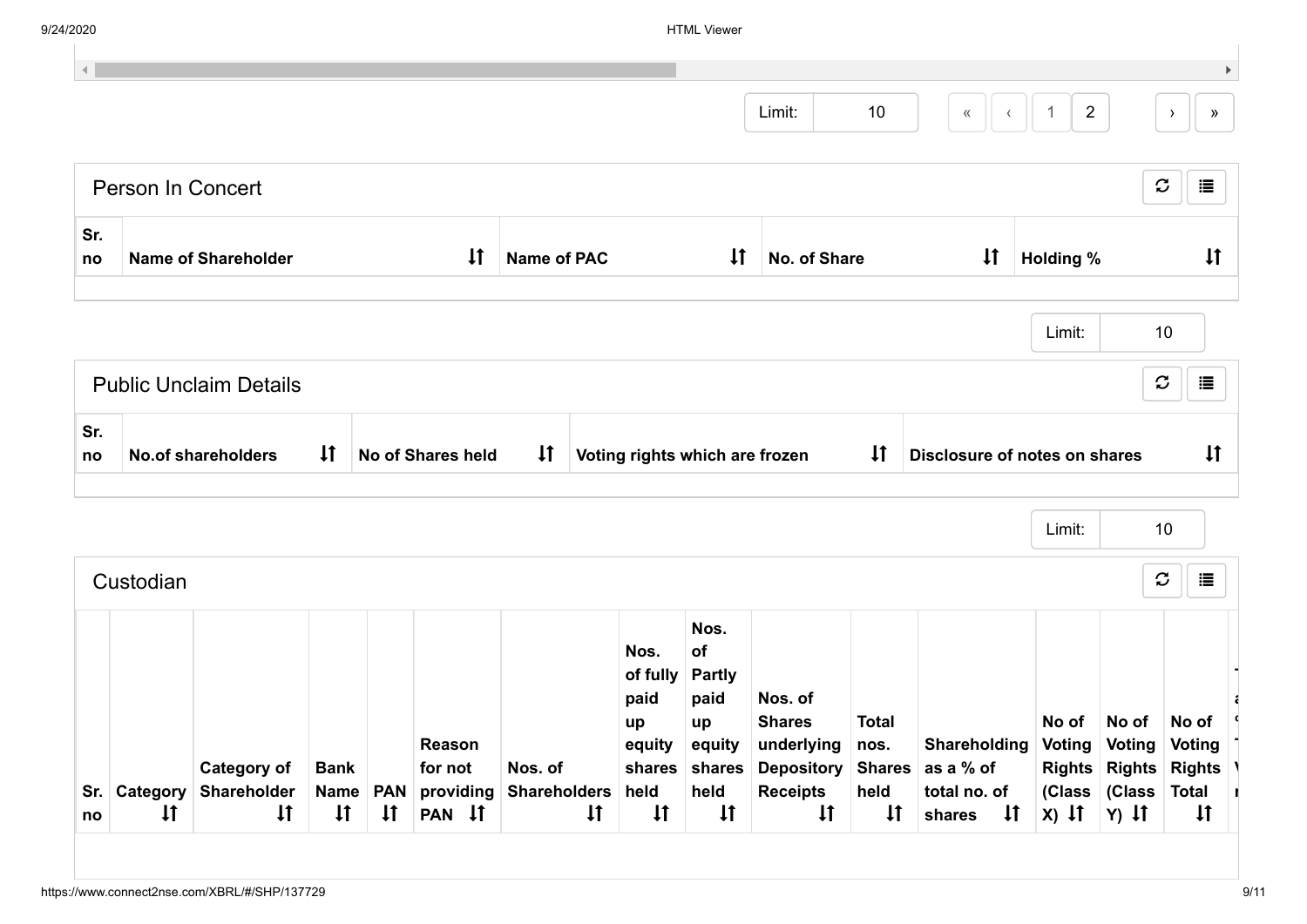| $\boldsymbol{\mathcal{C}}$<br>這<br>Reason for non Compliance with minimum(25%) Public shareholding<br>Sr. |                |                                                                                                                  |              |              |           |                |           |                |               |           |           |                                 |                       |
|-----------------------------------------------------------------------------------------------------------|----------------|------------------------------------------------------------------------------------------------------------------|--------------|--------------|-----------|----------------|-----------|----------------|---------------|-----------|-----------|---------------------------------|-----------------------|
|                                                                                                           |                |                                                                                                                  |              |              |           |                |           |                |               | Limit:    |           | 10                              |                       |
| Sr.<br>no                                                                                                 | Reason         |                                                                                                                  | $\downarrow$ | No. of Share |           |                |           | $\downarrow$   | <b>Remark</b> |           |           | $\downarrow$                    |                       |
|                                                                                                           |                | Reason for not dematerializing entire promoter Shareholder                                                       |              |              |           |                |           |                |               |           |           | $\boldsymbol{\mathcal{C}}$<br>這 |                       |
|                                                                                                           |                |                                                                                                                  |              |              |           |                |           |                |               | Limit:    |           | 10                              |                       |
|                                                                                                           |                | Shareholding<br>$(C)= (C)(1) +$<br>(C)(2)                                                                        |              |              |           |                |           |                |               |           |           |                                 | $\blacktriangleright$ |
| $\sqrt{3}$                                                                                                |                | <b>Total Non-</b><br>Promoter-<br>Non Public                                                                     |              | $\pmb{0}$    | $\pmb{0}$ | $\overline{0}$ | $\pmb{0}$ | $\overline{0}$ | $\pmb{0}$     | 0         | $\pmb{0}$ | $\pmb{0}$                       |                       |
| $\overline{2}$                                                                                            | $\overline{2}$ | Employee<br><b>Benefit Trust</b><br>(under SEBI<br>(Share based<br>Employee<br>Benefit)<br>Regulations,<br>2014) |              | 0            | $\pmb{0}$ | $\pmb{0}$      | $\pmb{0}$ | $\mathbf 0$    | $\pmb{0}$     | 0         | $\pmb{0}$ | $\pmb{0}$                       |                       |
| $\mathbf 1$                                                                                               | $\mathbf 1$    | Custodian/DR<br>Holder                                                                                           |              | $\pmb{0}$    | $\pmb{0}$ | $\mathbf 0$    | $\pmb{0}$ | $\pmb{0}$      |               | $\pmb{0}$ | $\pmb{0}$ | $\pmb{0}$                       | -0                    |

no Reason 11 No. of Share 11 Attachment 11 Attachment